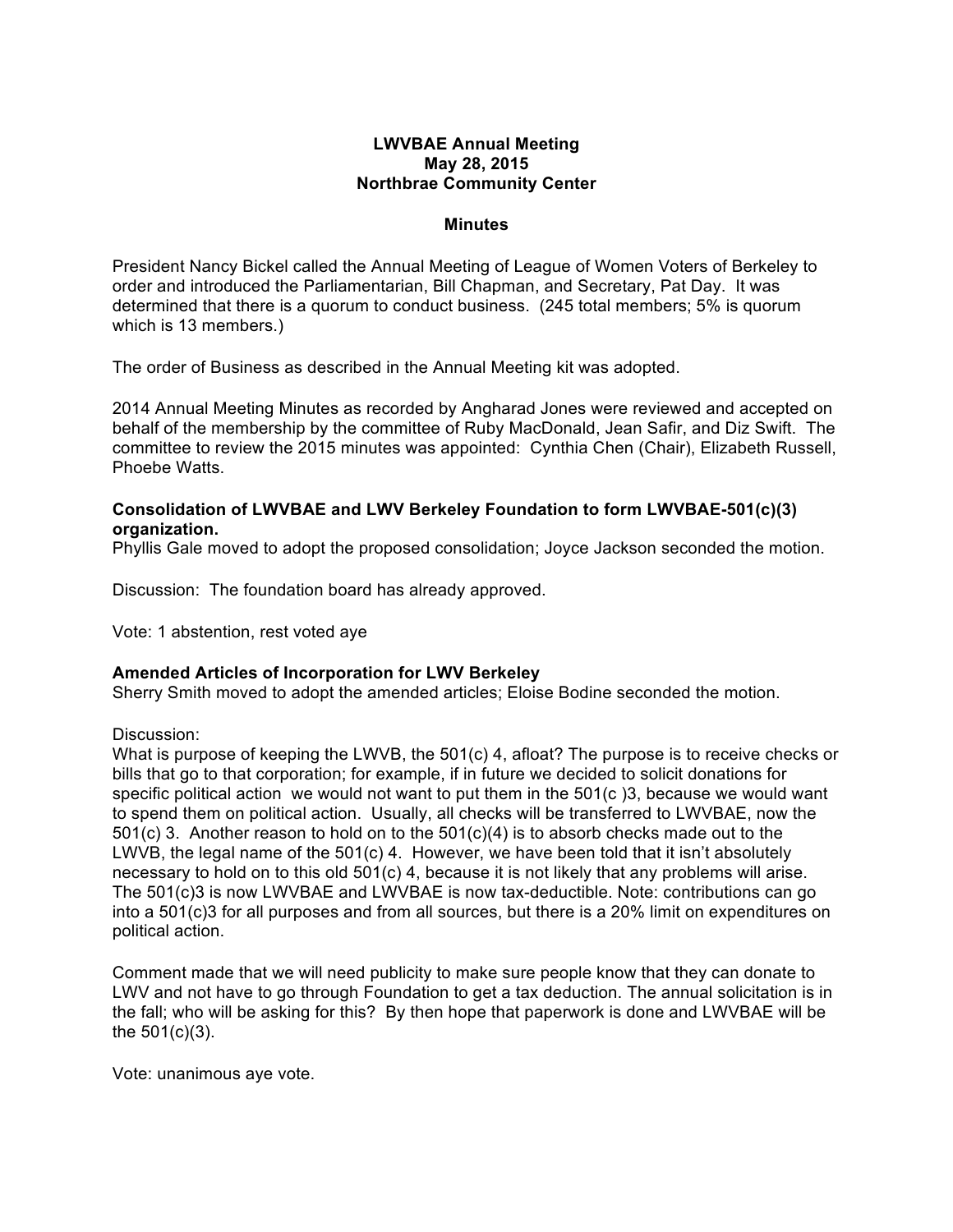# 2 LWVBAE 2015 Annual Meeting May 28, 2015 **Amended Bylaws for LWV Berkeley** Sherry Smith moved to adopt the amended bylaws; Jill Martinucci seconded the motion.

Vote: unanimous aye vote.

President adjourned the meeting of LWV Berkeley

# **Convening the meeting of LWVBAE 2014-15 Board to admit all current members of LWVBAE as the Board and members of the "new" LWVBAE.**

Carol Stone moved to admit all current members of LWVBAE, the 501(c)(4), as members of the "new" LWVBAE, the 501(c)(3); Sarah Miyasaki seconded the motion.

Vote: Unanimous aye vote

Meeting of the LWVBAE Board is adjourned.

#### **Call to order of the first annual meeting of the LWVBAE as a 501(c)(3) corporation** Deborah Malbec moved that all previous actions of the LWVB, the  $501(c)(4)$ , be adopted; Carole Kennerly seconded the motion.

Vote: Unanimous aye vote

All Past members of the Foundation Board were recognized for their work, including Ora Huth, one of the original incorporators.

Current LWVBAE Board members introduced: Nancy Bickel, President; Sarah Miyazaki, Treasurer; Pat Day, Secretary; Directors Phyllis Gale, Dean Metzger, Barb Singleton, Sherry Smith, Carol Stone. Outgoing members: Pat Day, Dean Metzger, Sherry Smith, Carol Stone. Nancy thanked the four retiring Board members for their service and contributions with certificates of board appreciation.

## **Election of 2015-16 Board Members**

Nancy thanked the Nominating Committee (Jane Coulter, Chair; Angharad Jones, Phyllis Gale, and Regina Beatus) for their work in developing the list of candidates for the new 2015-216 Board.

Nominees: Nancy Bickel, President; Sarah Miyazaki, Treasurer; Christine Wenrich, Secretary; Board members Lessly Winkle Field, Phyllis Gale, Deborah Malbec, Jill Martinucci, Barb Singleton, Diz Swift.

Nominations from the floor: Guy Beneviste nominated Dean Metzger as a director; Carol Stone seconded the nomination

Vote for the officers: unanimous aye Vote for Nominating Committee: unanimous aye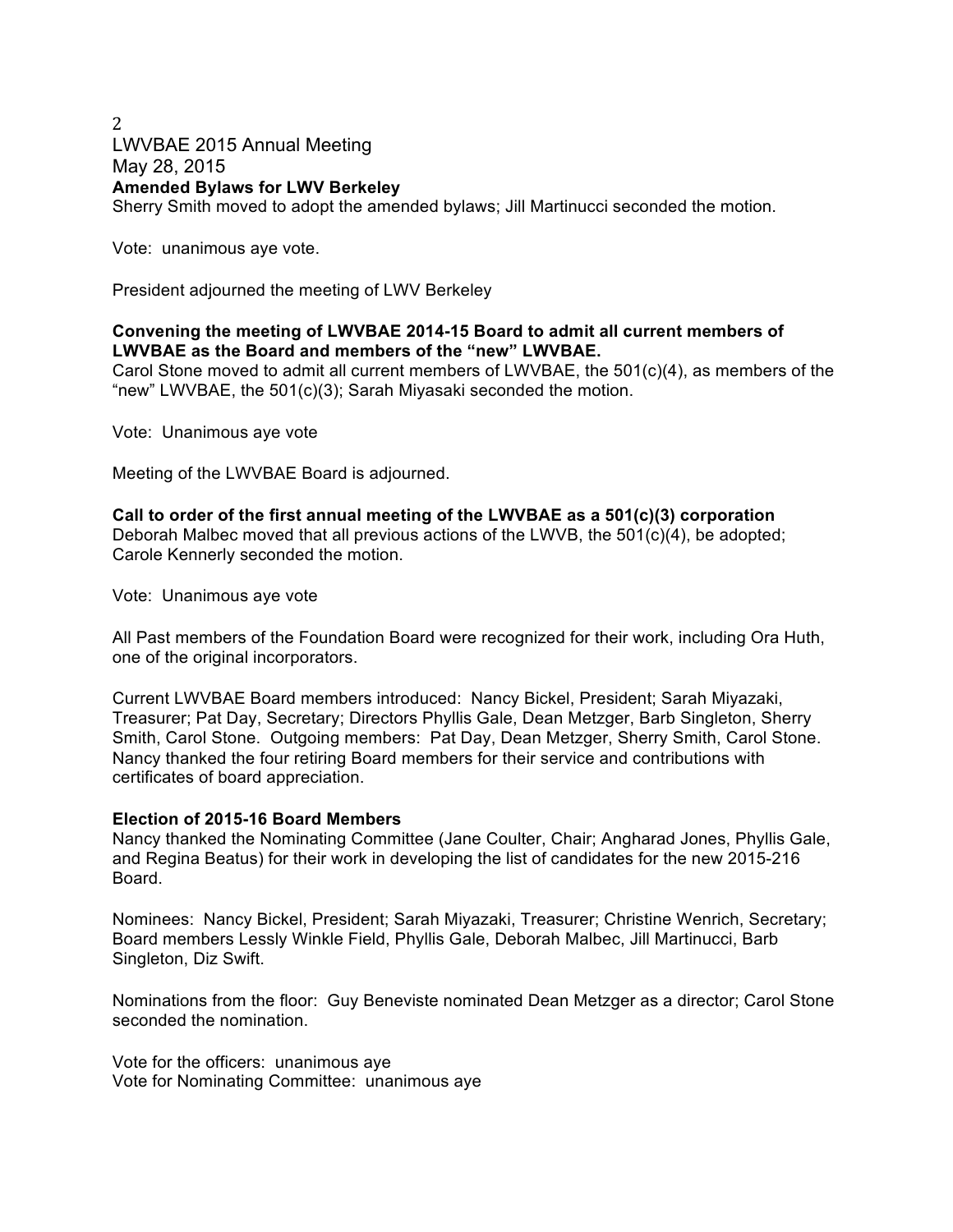#### 3

LWVBAE 2015 Annual Meeting May 28, 2015

Election of Directors

Sherry Smith, Helene Lecar, and Jane Coulter selected to serve as the election committee to count ballots. Seven nominees; each member can vote for up to 6 nominees. Ballots were distributed.

## **Adoption of Proposed 2015-16 Budget**

Tom Coulter, Acting Budget Chair, reviewed the proposed budget. The budget is for the combined organizations. It is basically the same as last year if the budgets for the Foundation and LWVBAE were combined. Primarily the Foundation budget consisted of contributions; practically no expenses. The Foundation just received a \$70,000 bequest so this doesn't show up since it was just received. This was in addition to a \$40,000 previously received. Question on joining two organizations: how will the administration of funds be done? The Board will make decisions. As long as we don't have expenditures more than 20% of total expenditures on paid political activities, it will be okay to use. What are the total assets of the combined organizations? We don't have that information right now. The Treasurer said that combined assets approach \$300,000.

Vote: unanimous aye vote

# **Proposed Program Plan for 2015-16**

Reconfirm our local policy support positions including those we share with all the other Alameda county leagues.

Vote: unanimous aye vote

# **Proposal to Continue to Emphasize Education and Climate Change.**

Each of these topics has an energetic committee working on activities and education.

Question on income inequality. State and local leagues can now work on this since national league changed its policy; lots of local studies are being done. No state level study being done now.

There will be 3 studies this year: state study on higher education; Carol Thomas agreed to chair that committee. This will be conducted jointly with other leagues. Two national studies: (1) rights of individuals and organizations, under the First Amendment, to express their political views through independent expenditures and the finance of election campaign activities and (2) a Constitutional Amendment Process study.

Vote: unanimous aye vote

**County council positions: Juvenile justice, children's mental health services and Alameda County Board of Education and Office of Education.** 

Proposal to continue to support these countywide positions. Vote: unanimous aye vote

**Recommendation to Board**